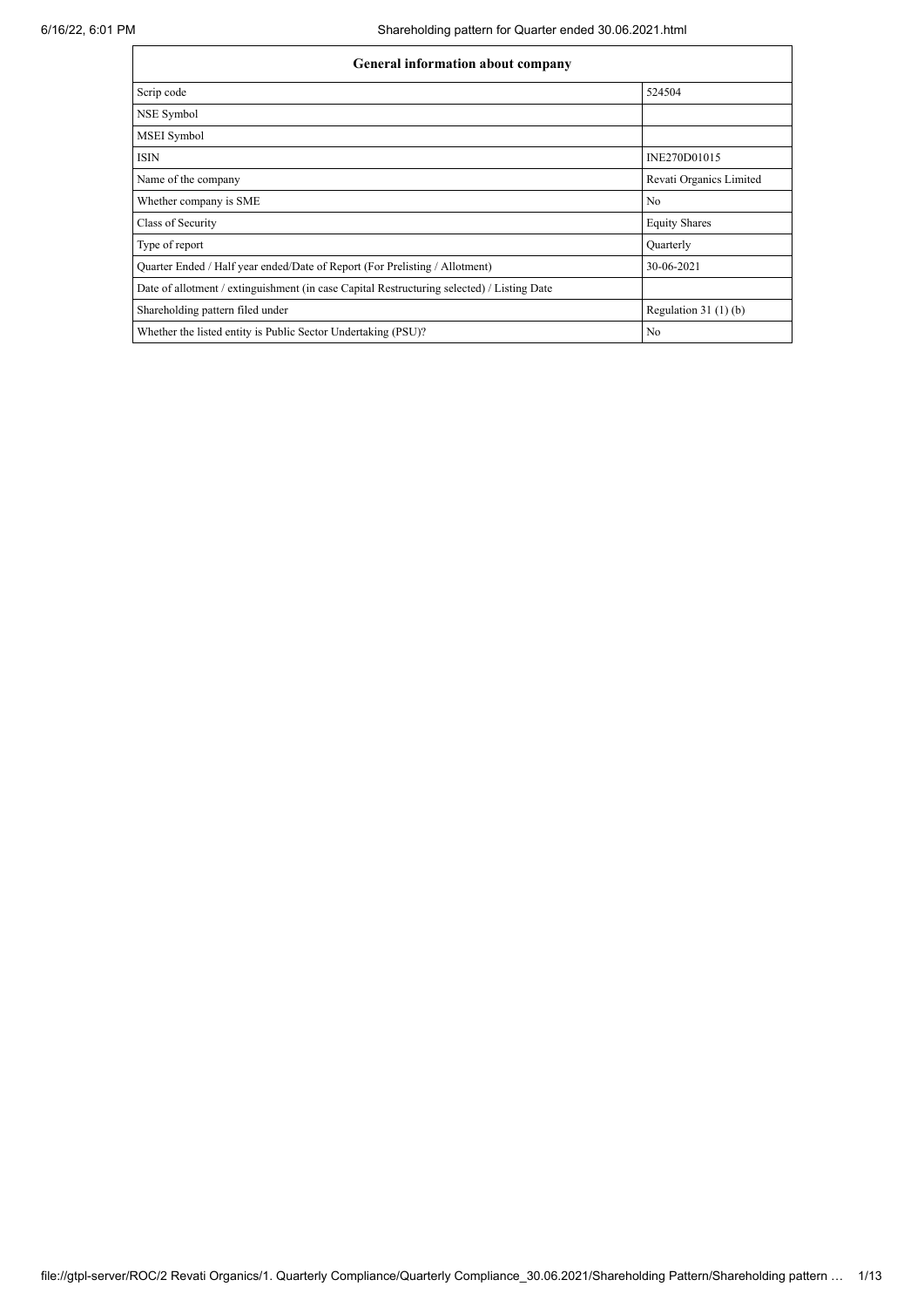|                | <b>Declaration</b>                                                                        |                |                                |                       |                             |
|----------------|-------------------------------------------------------------------------------------------|----------------|--------------------------------|-----------------------|-----------------------------|
| Sr.<br>No.     | Particular                                                                                | Yes/No         | Promoter and<br>Promoter Group | Public<br>shareholder | Non Promoter-<br>Non Public |
|                | Whether the Listed Entity has issued any partly paid up shares?                           | No             | N <sub>0</sub>                 | N <sub>0</sub>        | N <sub>0</sub>              |
| 2              | Whether the Listed Entity has issued any Convertible Securities                           | N <sub>o</sub> | No                             | N <sub>0</sub>        | No                          |
| 3              | Whether the Listed Entity has issued any Warrants?                                        | N <sub>0</sub> | N <sub>0</sub>                 | N <sub>0</sub>        | N <sub>0</sub>              |
| $\overline{4}$ | Whether the Listed Entity has any shares against which<br>depository receipts are issued? |                | N <sub>o</sub>                 | N <sub>0</sub>        | N <sub>0</sub>              |
| 5              | Whether the Listed Entity has any shares in locked-in?                                    | N <sub>0</sub> | N <sub>0</sub>                 | No                    | N <sub>0</sub>              |
| 6              | Whether any shares held by promoters are pledge or otherwise<br>encumbered?               | N <sub>o</sub> | N <sub>o</sub>                 |                       |                             |
|                | Whether company has equity shares with differential voting<br>rights?                     | N <sub>0</sub> | N <sub>0</sub>                 | N <sub>0</sub>        | N <sub>0</sub>              |
| 8              | Whether the listed entity has any significant beneficial owner?                           | Yes            |                                |                       |                             |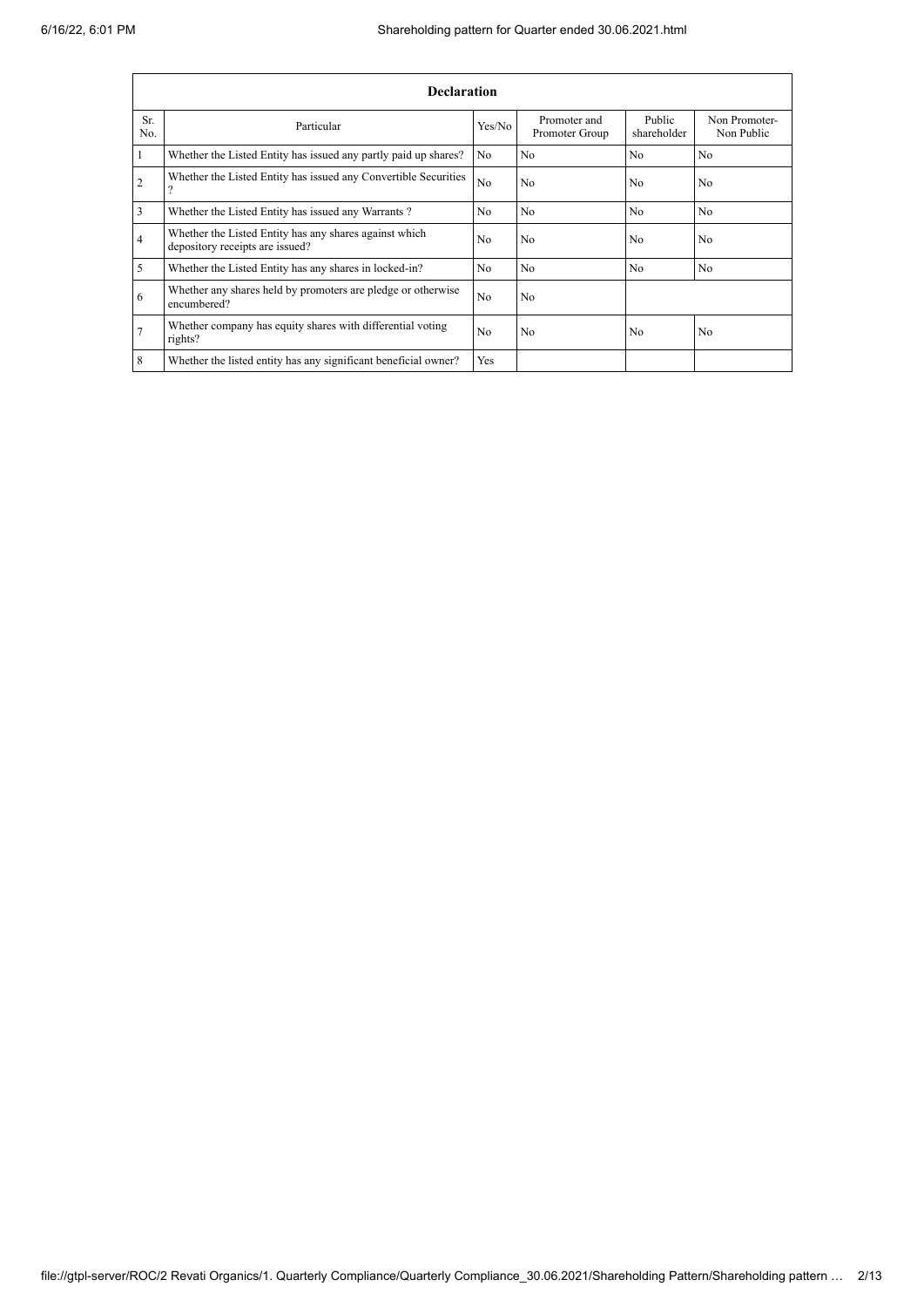|                          |                                           |              |                       |                    |                          |                                                                   | Table I - Summary Statement holding of specified securities                        |                                                                  |               |         |                     |
|--------------------------|-------------------------------------------|--------------|-----------------------|--------------------|--------------------------|-------------------------------------------------------------------|------------------------------------------------------------------------------------|------------------------------------------------------------------|---------------|---------|---------------------|
|                          | Category                                  | Nos. Of      | No. of<br>fully paid  | No. Of<br>Partly   | No. Of<br>shares         | Total nos.<br>shares<br>held (VII)<br>$= (IV) +$<br>$(V)$ + $(V)$ | Shareholding as a<br>% of total no. of<br>shares (calculated<br>as per SCRR, 1957) | Number of Voting Rights held in each<br>class of securities (IX) |               |         |                     |
| Category<br>$($ $\Gamma$ | of<br>shareholder                         | shareholders | up equity             | paid-up<br>equity  | underlying<br>Depository |                                                                   |                                                                                    | No of Voting (XIV) Rights                                        |               |         | Total as a          |
|                          | (II)                                      | (III)        | shares<br>held $(IV)$ | shares<br>held (V) | Receipts<br>(VI)         |                                                                   | (VIII) As a % of<br>$(A+B+C2)$                                                     | Class<br>eg: $X$                                                 | Class<br>eg:y | Total   | $%$ of<br>$(A+B+C)$ |
| (A)                      | Promoter<br>&<br>Promoter<br>Group        | 8            | 1009400               |                    |                          | 1009400                                                           | 33.65                                                                              | 1009400                                                          |               | 1009400 | 33.65               |
| (B)                      | Public                                    | 4627         | 1990600               |                    |                          | 1990600                                                           | 66.35                                                                              | 1990600                                                          |               | 1990600 | 66.35               |
| (C)                      | Non<br>Promoter-<br>Non Public            |              |                       |                    |                          |                                                                   |                                                                                    |                                                                  |               |         |                     |
| (C1)                     | <b>Shares</b><br>underlying<br><b>DRs</b> |              |                       |                    |                          |                                                                   |                                                                                    |                                                                  |               |         |                     |
| (C2)                     | Shares held<br>by<br>Employee<br>Trusts   |              |                       |                    |                          |                                                                   |                                                                                    |                                                                  |               |         |                     |
|                          | Total                                     | 4635         | 3000000               |                    |                          | 3000000                                                           | 100                                                                                | 3000000                                                          |               | 3000000 | 100                 |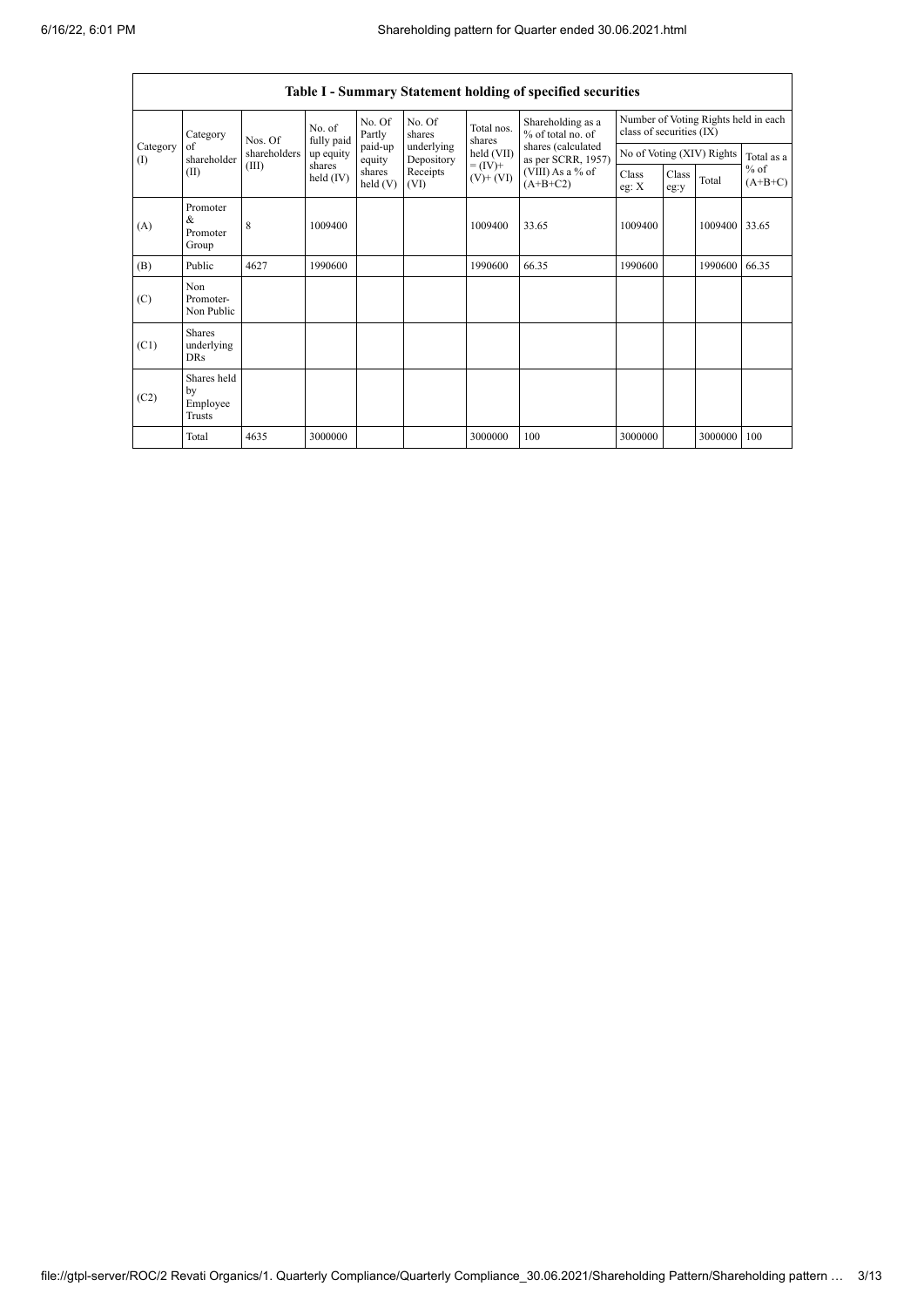|                     | Table I - Summary Statement holding of specified securities                                                                 |                                    |                                                  |                                                                                          |                                                                                    |                                                  |            |                                                                               |                                |                                       |
|---------------------|-----------------------------------------------------------------------------------------------------------------------------|------------------------------------|--------------------------------------------------|------------------------------------------------------------------------------------------|------------------------------------------------------------------------------------|--------------------------------------------------|------------|-------------------------------------------------------------------------------|--------------------------------|---------------------------------------|
| Category<br>of<br>( | No. Of<br><b>Shares</b><br>Category<br>Underlying<br>Outstanding<br>shareholder<br>convertible<br>(II)<br>securities<br>(X) | No. of<br><b>Shares</b>            | Underlying                                       | No. Of Shares<br>Underlying<br>Outstanding<br>convertible                                | Shareholding, as a %<br>assuming full<br>conversion of<br>convertible securities ( | Number of<br>Locked in<br>shares (XII)           |            | Number of<br><b>Shares</b><br>pledged or<br>otherwise<br>encumbered<br>(XIII) |                                | Number of<br>equity shares<br>held in |
|                     |                                                                                                                             | Outstanding<br>Warrants<br>$(X_i)$ | securities and<br>No. Of<br>Warrants (Xi)<br>(a) | as a percentage of<br>diluted share capital)<br>$(XI)=(VII)+(X) As a %$<br>of $(A+B+C2)$ | No.<br>(a)                                                                         | As a<br>$%$ of<br>total<br>Shares<br>held<br>(b) | No.<br>(a) | As a<br>$%$ of<br>total<br>Shares<br>held<br>(b)                              | dematerialized<br>form $(XIV)$ |                                       |
| (A)                 | Promoter<br>&<br>Promoter<br>Group                                                                                          |                                    |                                                  |                                                                                          | 33.65                                                                              |                                                  |            |                                                                               |                                | $\bf{0}$                              |
| (B)                 | Public                                                                                                                      |                                    |                                                  |                                                                                          | 66.35                                                                              |                                                  |            |                                                                               |                                | 7900                                  |
| (C)                 | Non<br>Promoter-<br>Non Public                                                                                              |                                    |                                                  |                                                                                          |                                                                                    |                                                  |            |                                                                               |                                |                                       |
| (C1)                | Shares<br>underlying<br><b>DRs</b>                                                                                          |                                    |                                                  |                                                                                          |                                                                                    |                                                  |            |                                                                               |                                |                                       |
| (C2)                | Shares held<br>by<br>Employee<br><b>Trusts</b>                                                                              |                                    |                                                  |                                                                                          |                                                                                    |                                                  |            |                                                                               |                                |                                       |
|                     | Total                                                                                                                       |                                    |                                                  |                                                                                          | 100                                                                                |                                                  |            |                                                                               |                                | 7900                                  |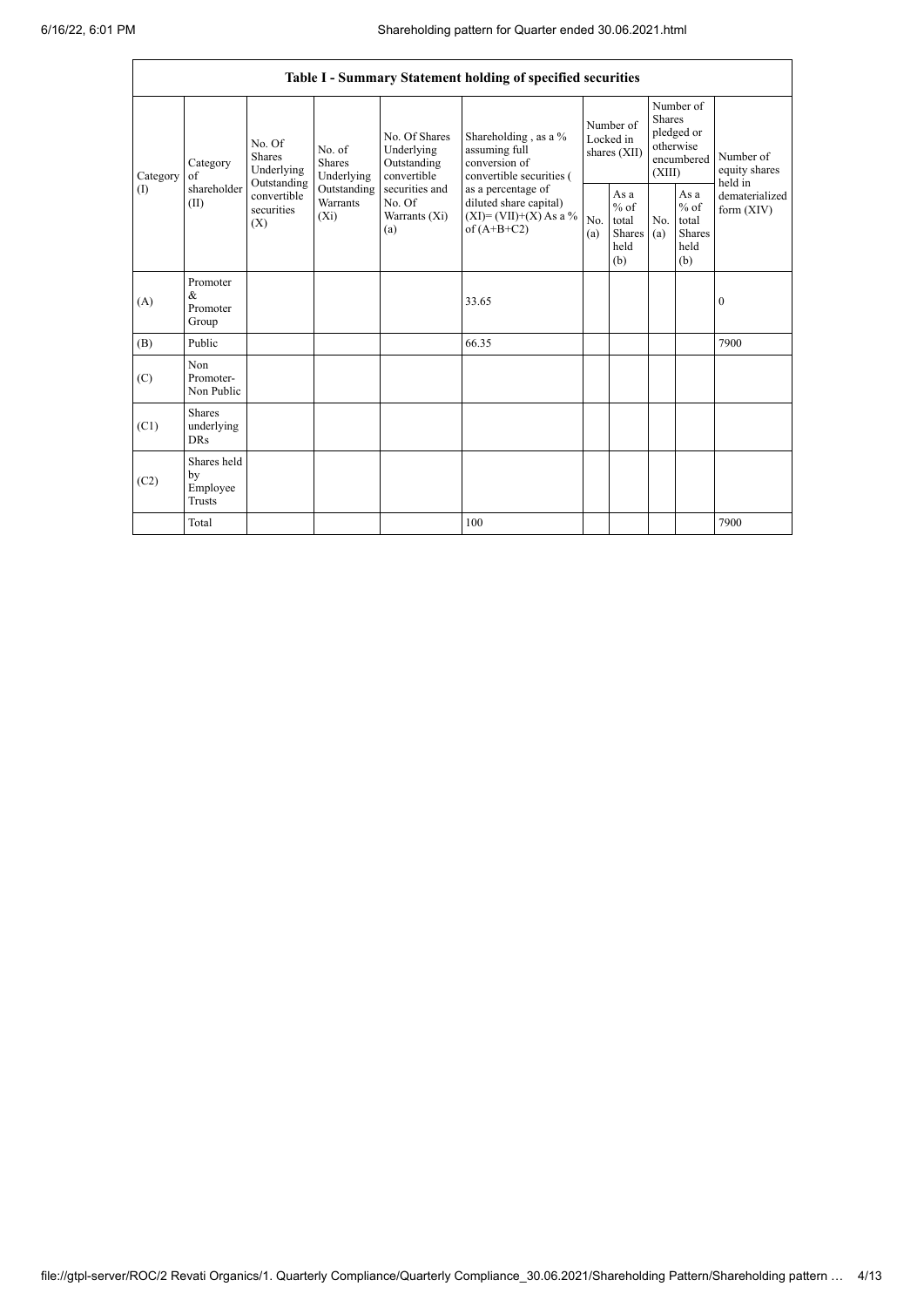|                                                                                             | Table II - Statement showing shareholding pattern of the Promoter and Promoter Group                                |                                                                              |                            |                                 |                                    |                             |                                              |                               |               |                                 |                           |
|---------------------------------------------------------------------------------------------|---------------------------------------------------------------------------------------------------------------------|------------------------------------------------------------------------------|----------------------------|---------------------------------|------------------------------------|-----------------------------|----------------------------------------------|-------------------------------|---------------|---------------------------------|---------------------------|
|                                                                                             |                                                                                                                     |                                                                              | No. of                     | No.<br>Of                       | No. Of                             | Total<br>nos.               | Shareholding<br>as a % of total              | each class of securities (IX) |               | Number of Voting Rights held in |                           |
| Sr.                                                                                         | Category & Name<br>of the                                                                                           | Nos. Of<br>shareholders                                                      | fully<br>paid up<br>equity | Partly<br>paid-<br>up           | shares<br>underlying<br>Depository | shares<br>held<br>$(VII) =$ | no. of shares<br>(calculated as<br>per SCRR, | No of Voting (XIV) Rights     |               |                                 | Total<br>as a %<br>of     |
|                                                                                             | Shareholders (I)                                                                                                    | (III)                                                                        | shares<br>held (IV)        | equity<br>shares<br>held<br>(V) | Receipts<br>(VI)                   | $(IV)^+$<br>$(V)$ +<br>(VI) | 1957) (VIII)<br>As a % of<br>$(A+B+C2)$      | Class eg:<br>Χ                | Class<br>eg:y | Total                           | Total<br>Voting<br>rights |
| A                                                                                           | Table II - Statement showing shareholding pattern of the Promoter and Promoter Group                                |                                                                              |                            |                                 |                                    |                             |                                              |                               |               |                                 |                           |
| (1)                                                                                         | Indian                                                                                                              |                                                                              |                            |                                 |                                    |                             |                                              |                               |               |                                 |                           |
| (a)                                                                                         | Individuals/Hindu<br>undivided Family                                                                               | 4                                                                            | 75090                      |                                 |                                    | 75090                       | 2.5                                          | 75090                         |               | 75090                           | 2.5                       |
| (d)                                                                                         | Any Other<br>(specify)                                                                                              | 4                                                                            | 934310                     |                                 |                                    | 934310                      | 31.14                                        | 934310                        |               | 934310                          | 31.14                     |
| Sub-Total (A)<br>(1)                                                                        |                                                                                                                     | 8                                                                            | 1009400                    |                                 |                                    | 1009400                     | 33.65                                        | 1009400                       |               | 1009400                         | 33.65                     |
| (2)                                                                                         | Foreign                                                                                                             |                                                                              |                            |                                 |                                    |                             |                                              |                               |               |                                 |                           |
| Total<br>Shareholding<br>of Promoter<br>and Promoter<br>Group $(A)=$<br>$(A)(1)+(A)$<br>(2) |                                                                                                                     | 8                                                                            | 1009400                    |                                 |                                    | 1009400                     | 33.65                                        | 1009400                       |               | 1009400 33.65                   |                           |
| B                                                                                           |                                                                                                                     | Table III - Statement showing shareholding pattern of the Public shareholder |                            |                                 |                                    |                             |                                              |                               |               |                                 |                           |
| (1)                                                                                         | Institutions                                                                                                        |                                                                              |                            |                                 |                                    |                             |                                              |                               |               |                                 |                           |
| (3)                                                                                         | Non-institutions                                                                                                    |                                                                              |                            |                                 |                                    |                             |                                              |                               |               |                                 |                           |
| (a(i))                                                                                      | Individuals -<br>i.Individual<br>shareholders<br>holding nominal<br>share capital up to<br>Rs. 2 lakhs.             | 4590                                                                         | 1736600                    |                                 |                                    | 1736600                     | 57.89                                        | 1736600                       |               | 1736600                         | 57.89                     |
| (a(ii))                                                                                     | Individuals - ii.<br>Individual<br>shareholders<br>holding nominal<br>share capital in<br>excess of Rs. 2<br>lakhs. | 3                                                                            | 228100                     |                                 |                                    | 228100                      | 7.6                                          | 228100                        |               | 228100                          | 7.6                       |
| (e)                                                                                         | Any Other<br>(specify)                                                                                              | 34                                                                           | 25900                      |                                 |                                    | 25900                       | 0.86                                         | 25900                         |               | 25900                           | 0.86                      |
| Sub-Total (B)<br>(3)                                                                        |                                                                                                                     | 4627                                                                         | 1990600                    |                                 |                                    | 1990600 66.35               |                                              | 1990600                       |               | 1990600 66.35                   |                           |
| <b>Total Public</b><br>Shareholding<br>$(B)=(B)(1)+$<br>$(B)(2)+(B)(3)$                     |                                                                                                                     | 4627                                                                         | 1990600                    |                                 |                                    | 1990600                     | 66.35                                        | 1990600                       |               | 1990600                         | 66.35                     |
| $\mathbf C$                                                                                 | Table IV - Statement showing shareholding pattern of the Non Promoter- Non Public shareholder                       |                                                                              |                            |                                 |                                    |                             |                                              |                               |               |                                 |                           |
| Total (<br>$A+B+C2$ )                                                                       |                                                                                                                     | 4635                                                                         | 3000000                    |                                 |                                    | 3000000                     | 100                                          | 3000000                       |               | 3000000                         | 100                       |
| Total<br>$(A+B+C)$                                                                          |                                                                                                                     | 4635                                                                         | 3000000                    |                                 |                                    | 3000000                     | 100                                          | 3000000                       |               | 3000000                         | 100                       |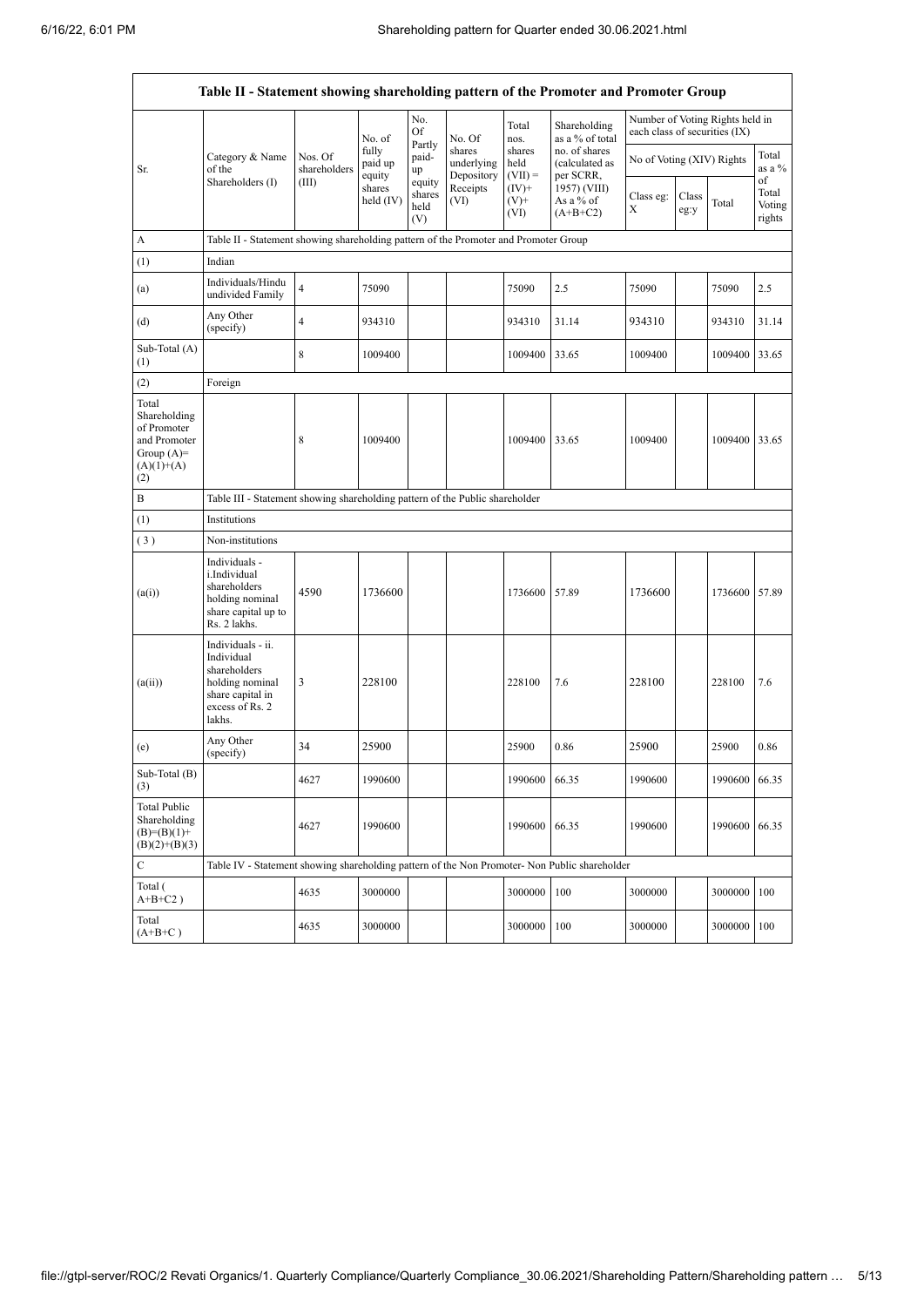|                                                                                         |                                                 |                                                                                      |                                                                 | Table II - Statement showing shareholding pattern of the Promoter and Promoter Group                                   |                                        |                                                            |                                                                  |                                       |                                           |
|-----------------------------------------------------------------------------------------|-------------------------------------------------|--------------------------------------------------------------------------------------|-----------------------------------------------------------------|------------------------------------------------------------------------------------------------------------------------|----------------------------------------|------------------------------------------------------------|------------------------------------------------------------------|---------------------------------------|-------------------------------------------|
|                                                                                         | No. Of<br><b>Shares</b><br>Underlying           | No. of<br>Shares                                                                     | No. Of Shares<br>Underlying<br>Outstanding                      | Shareholding, as a %<br>assuming full<br>conversion of                                                                 | Number of<br>Locked in<br>shares (XII) |                                                            | Number of Shares<br>pledged or<br>otherwise<br>encumbered (XIII) |                                       | Number of<br>equity shares                |
| Sr.                                                                                     | Outstanding<br>convertible<br>securities<br>(X) | Underlying<br>Outstanding<br>Warrants<br>$(X_i)$                                     | convertible<br>securities and<br>No. Of<br>Warrants (Xi)<br>(a) | convertible securities (<br>as a percentage of<br>diluted share capital)<br>$(XI) = (VII)+(X) As a$<br>% of $(A+B+C2)$ | No.<br>(a)                             | As $\mathbf a$<br>$%$ of<br>total<br>Shares<br>held<br>(b) | No.<br>(a)                                                       | As a % of total<br>Shares held<br>(b) | held in<br>dematerialized<br>form $(XIV)$ |
| А                                                                                       |                                                 | Table II - Statement showing shareholding pattern of the Promoter and Promoter Group |                                                                 |                                                                                                                        |                                        |                                                            |                                                                  |                                       |                                           |
| (1)                                                                                     | Indian                                          |                                                                                      |                                                                 |                                                                                                                        |                                        |                                                            |                                                                  |                                       |                                           |
| (a)                                                                                     |                                                 |                                                                                      |                                                                 | 2.5                                                                                                                    |                                        |                                                            |                                                                  |                                       | $\boldsymbol{0}$                          |
| (d)                                                                                     |                                                 |                                                                                      |                                                                 | 31.14                                                                                                                  |                                        |                                                            |                                                                  |                                       | $\overline{0}$                            |
| Sub-Total (A)<br>(1)                                                                    |                                                 |                                                                                      |                                                                 | 33.65                                                                                                                  |                                        |                                                            |                                                                  |                                       | $\mathbf{0}$                              |
| (2)                                                                                     | Foreign                                         |                                                                                      |                                                                 |                                                                                                                        |                                        |                                                            |                                                                  |                                       |                                           |
| Total<br>Shareholding<br>of Promoter<br>and Promoter<br>Group $(A)=$<br>$(A)(1)+(A)(2)$ |                                                 |                                                                                      |                                                                 | 33.65                                                                                                                  |                                        |                                                            |                                                                  |                                       | $\boldsymbol{0}$                          |
| $\, {\bf B}$                                                                            |                                                 |                                                                                      |                                                                 | Table III - Statement showing shareholding pattern of the Public shareholder                                           |                                        |                                                            |                                                                  |                                       |                                           |
| (1)                                                                                     | Institutions                                    |                                                                                      |                                                                 |                                                                                                                        |                                        |                                                            |                                                                  |                                       |                                           |
| (3)                                                                                     | Non-institutions                                |                                                                                      |                                                                 |                                                                                                                        |                                        |                                                            |                                                                  |                                       |                                           |
| (a(i))                                                                                  |                                                 |                                                                                      |                                                                 | 57.89                                                                                                                  |                                        |                                                            |                                                                  |                                       | 7900                                      |
| (a(ii))                                                                                 |                                                 |                                                                                      |                                                                 | 7.6                                                                                                                    |                                        |                                                            |                                                                  |                                       | $\mathbf{0}$                              |
| (e)                                                                                     |                                                 |                                                                                      |                                                                 | 0.86                                                                                                                   |                                        |                                                            |                                                                  |                                       | $\boldsymbol{0}$                          |
| Sub-Total (B)<br>(3)                                                                    |                                                 |                                                                                      |                                                                 | 66.35                                                                                                                  |                                        |                                                            |                                                                  |                                       | 7900                                      |
| <b>Total Public</b><br>Shareholding<br>$(B)=(B)(1)+$<br>$(B)(2)+(B)(3)$                 |                                                 |                                                                                      |                                                                 | 66.35                                                                                                                  |                                        |                                                            |                                                                  |                                       | 7900                                      |
| C                                                                                       |                                                 |                                                                                      |                                                                 | Table IV - Statement showing shareholding pattern of the Non Promoter- Non Public shareholder                          |                                        |                                                            |                                                                  |                                       |                                           |
| Total (<br>$A+B+C2$ )                                                                   |                                                 |                                                                                      |                                                                 | 100                                                                                                                    |                                        |                                                            |                                                                  |                                       | 7900                                      |
| Total<br>$(A+B+C)$                                                                      |                                                 |                                                                                      |                                                                 | 100                                                                                                                    |                                        |                                                            |                                                                  |                                       | 7900                                      |
| Disclosure of notes on shareholding pattern                                             |                                                 |                                                                                      |                                                                 |                                                                                                                        |                                        |                                                            |                                                                  | Textual<br>Information $(1)$          |                                           |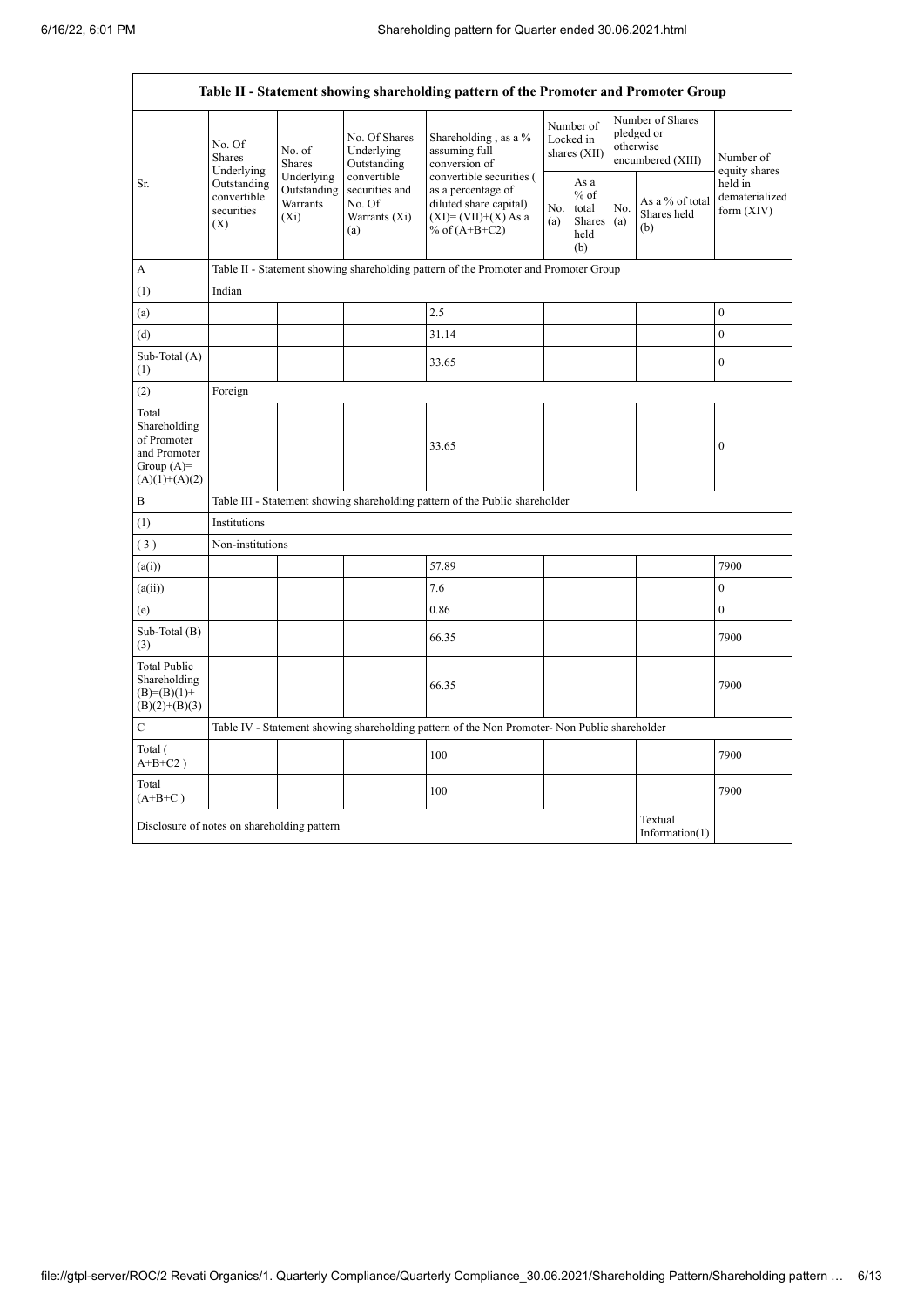|                       | <b>Text Block</b>                                                                                                                                                                                                                                                                                                                                                                                                                                                                                                                                                                                                                                                                                                    |
|-----------------------|----------------------------------------------------------------------------------------------------------------------------------------------------------------------------------------------------------------------------------------------------------------------------------------------------------------------------------------------------------------------------------------------------------------------------------------------------------------------------------------------------------------------------------------------------------------------------------------------------------------------------------------------------------------------------------------------------------------------|
| Textual Information() | Trading of fully paid up equity shares of the Company has been suspended and management is moving<br>towards revocation of suspension of trading and following steps have been taken in this regard: a)<br>Listing fees has been paid for the Financial Year 2020-21 b) Quarterly, Half yearly and Annual<br>Compliances under Securities and Exchange Board of India (Listing Obligation and Disclosure<br>Requirements) Regulations, 2015 have been complied by the Company up to date. c) The Company has<br>also put up the request to the revocation team for the site visit. d) As regards the PAN of Shareholders<br>holding shares in excess of Rs. 2 Lakhs, Company is in the process of finding their PAN. |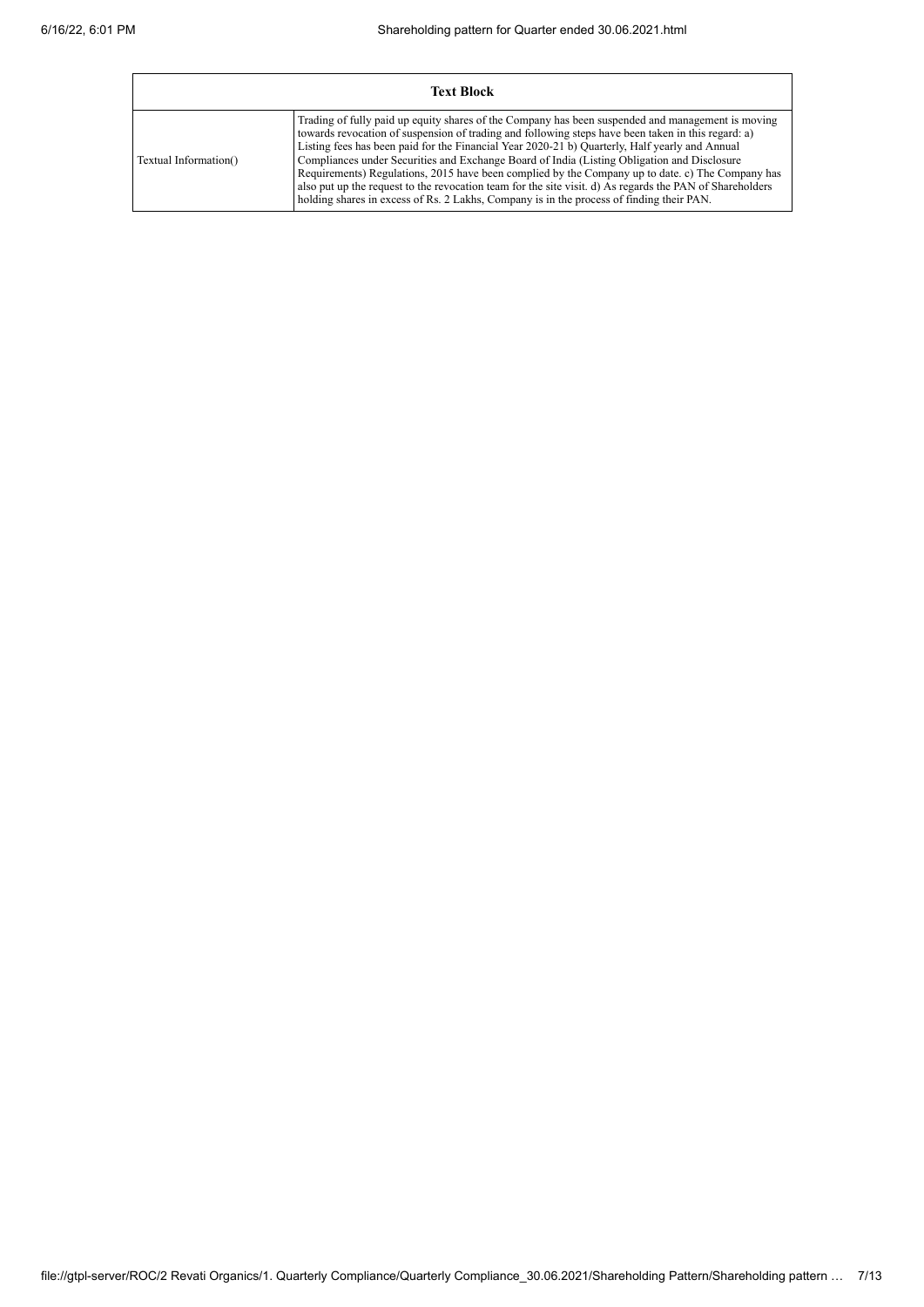|                                                                                                                                                                                             | Individuals/Hindu undivided Family                            |                  |                  |                  |                       |  |  |
|---------------------------------------------------------------------------------------------------------------------------------------------------------------------------------------------|---------------------------------------------------------------|------------------|------------------|------------------|-----------------------|--|--|
| Searial No.                                                                                                                                                                                 | $\mathbf{1}$                                                  | $\overline{2}$   | 3                | $\overline{4}$   |                       |  |  |
| Name of the<br>Shareholders (I)                                                                                                                                                             | Girish Shah                                                   | Manish Shah      | Heena Shah       | Shilpa Shah      | Click here to go back |  |  |
| PAN(II)                                                                                                                                                                                     | ABBPS2403B                                                    | AAFPS3198F       | AMYPS2378D       | BAEPS7243A       | Total                 |  |  |
| No. of fully paid<br>up equity shares<br>held (IV)                                                                                                                                          | 24080                                                         | 9010             | 5000             | 37000            | 75090                 |  |  |
| No. Of Partly paid-<br>up equity shares<br>held(V)                                                                                                                                          |                                                               |                  |                  |                  |                       |  |  |
| No. Of shares<br>underlying<br>Depository<br>Receipts (VI)                                                                                                                                  |                                                               |                  |                  |                  |                       |  |  |
| Total nos. shares<br>held $(VII) = (IV) +$<br>$(V)$ + $(VI)$                                                                                                                                | 24080                                                         | 9010             | 5000             | 37000            | 75090                 |  |  |
| Shareholding as a<br>% of total no. of<br>shares (calculated<br>as per SCRR,<br>1957) (VIII) As a<br>% of $(A+B+C2)$                                                                        | 0.8                                                           | 0.3              | 0.17             | 1.23             | 2.5                   |  |  |
|                                                                                                                                                                                             | Number of Voting Rights held in each class of securities (IX) |                  |                  |                  |                       |  |  |
| Class eg: $X$                                                                                                                                                                               | 24080                                                         | 9010             | 5000             | 37000            | 75090                 |  |  |
| Class eg:y                                                                                                                                                                                  |                                                               |                  |                  |                  |                       |  |  |
| Total                                                                                                                                                                                       | 24080                                                         | 9010             | 5000             | 37000            | 75090                 |  |  |
| Total as a % of<br>Total Voting rights                                                                                                                                                      | 0.8                                                           | 0.3              | 0.17             | 1.23             | 2.5                   |  |  |
| No. Of Shares<br>Underlying<br>Outstanding<br>convertible<br>securities $(X)$                                                                                                               |                                                               |                  |                  |                  |                       |  |  |
| No. of Shares<br>Underlying<br>Outstanding<br>Warrants (Xi)                                                                                                                                 |                                                               |                  |                  |                  |                       |  |  |
| No. Of Shares<br>Underlying<br>Outstanding<br>convertible<br>securities and No.<br>Of Warrants (Xi)<br>(a)                                                                                  |                                                               |                  |                  |                  |                       |  |  |
| Shareholding, as a<br>% assuming full<br>conversion of<br>convertible<br>securities (as a<br>percentage of<br>diluted share<br>capital) $(XI)$ =<br>$(VII)+(Xi)(a)$ As a<br>% of $(A+B+C2)$ | 0.8                                                           | 0.3              | 0.17             | 1.23             | 2.5                   |  |  |
| Number of Locked in shares (XII)                                                                                                                                                            |                                                               |                  |                  |                  |                       |  |  |
| No. (a)                                                                                                                                                                                     |                                                               |                  |                  |                  |                       |  |  |
| As a % of total<br>Shares held (b)                                                                                                                                                          |                                                               |                  |                  |                  |                       |  |  |
|                                                                                                                                                                                             | Number of Shares pledged or otherwise encumbered (XIII)       |                  |                  |                  |                       |  |  |
| No. (a)                                                                                                                                                                                     |                                                               |                  |                  |                  |                       |  |  |
| As a % of total<br>Shares held (b)                                                                                                                                                          |                                                               |                  |                  |                  |                       |  |  |
| Number of equity<br>shares held in<br>dematerialized<br>form $(XIV)$                                                                                                                        | $\mathbf{0}$                                                  | $\boldsymbol{0}$ | $\boldsymbol{0}$ | $\boldsymbol{0}$ | $\boldsymbol{0}$      |  |  |
| Reason for not providing PAN                                                                                                                                                                |                                                               |                  |                  |                  |                       |  |  |
| Reason for not<br>providing PAN                                                                                                                                                             |                                                               |                  |                  |                  |                       |  |  |
| Shareholder type                                                                                                                                                                            | Promoter                                                      | Promoter         | Promoter         | Promoter         |                       |  |  |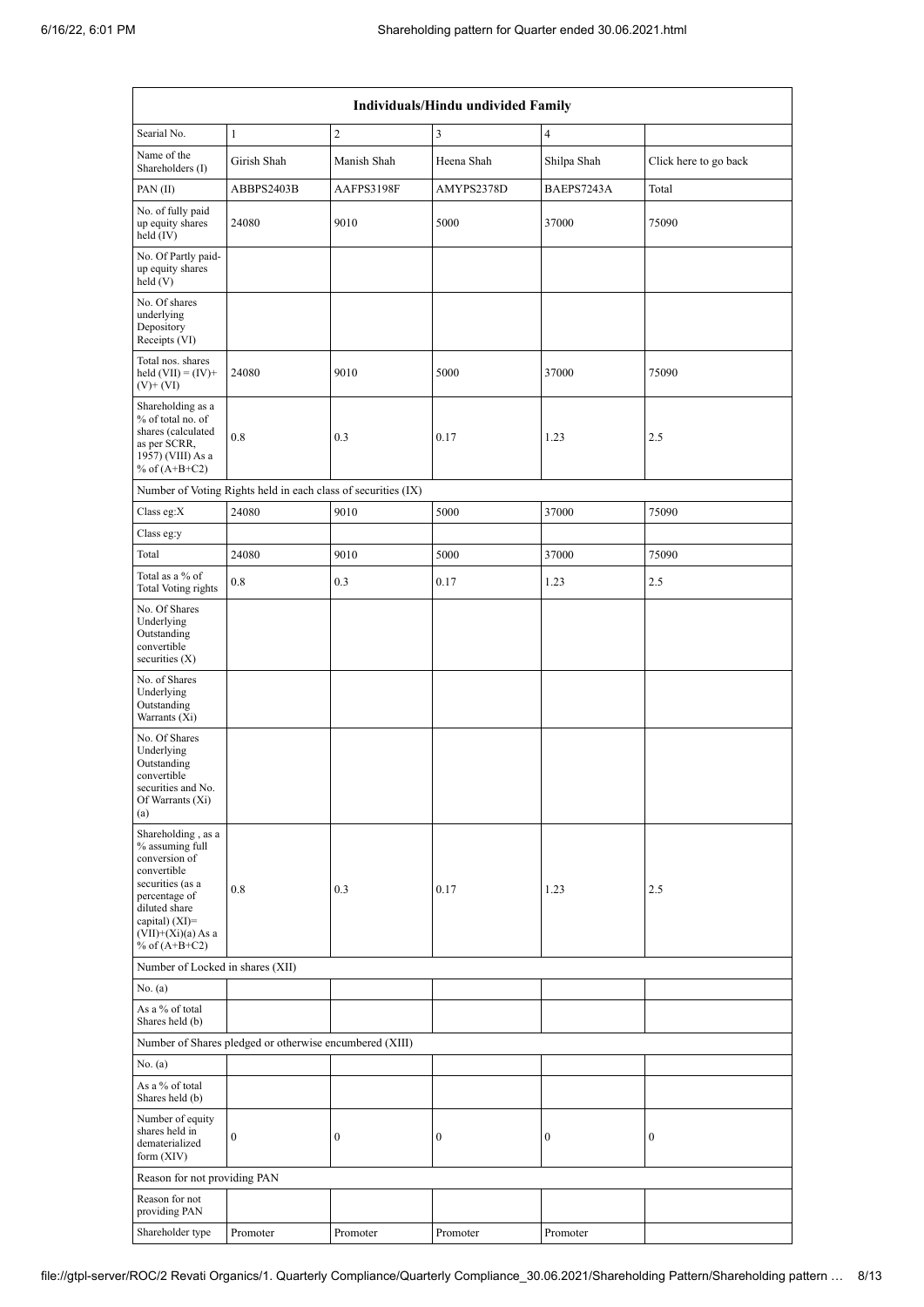|                                                                                                                                                                                        | Any Other (specify)                                     |                               |                                      |                                    |                          |  |  |
|----------------------------------------------------------------------------------------------------------------------------------------------------------------------------------------|---------------------------------------------------------|-------------------------------|--------------------------------------|------------------------------------|--------------------------|--|--|
| Searial No.                                                                                                                                                                            | $\mathbf{1}$                                            | $\boldsymbol{2}$              | $\overline{\mathbf{3}}$              | $\overline{4}$                     |                          |  |  |
| Category                                                                                                                                                                               | <b>Bodies Corporate</b>                                 | <b>Bodies Corporate</b>       | <b>Bodies Corporate</b>              | <b>Bodies Corporate</b>            | Click here to go<br>back |  |  |
| Name of the<br>Shareholders (I)                                                                                                                                                        | Fasttrack Trade Finvest<br>Limited                      | Jonquil Cinevision<br>Limited | Revati Cinevision Private<br>Limited | Solitaire Entertainment<br>Limited |                          |  |  |
| PAN(II)                                                                                                                                                                                | AAACF5072E                                              | AAACJ8908K                    | AAACR2549A                           | AADCS9759G                         | Total                    |  |  |
| No. of the<br>Shareholders (I)                                                                                                                                                         | 1                                                       | 1                             | 1                                    | 1                                  | $\overline{4}$           |  |  |
| No. of fully paid<br>up equity shares<br>held $(IV)$                                                                                                                                   | 75000                                                   | 1800                          | 179400                               | 678110                             | 934310                   |  |  |
| No. Of Partly paid-<br>up equity shares<br>held(V)                                                                                                                                     |                                                         |                               |                                      |                                    |                          |  |  |
| No. Of shares<br>underlying<br>Depository<br>Receipts (VI)                                                                                                                             |                                                         |                               |                                      |                                    |                          |  |  |
| Total nos. shares<br>held $(VII) = (IV) +$<br>$(V)$ + $(VI)$                                                                                                                           | 75000                                                   | 1800                          | 179400                               | 678110                             | 934310                   |  |  |
| Shareholding as a<br>% of total no. of<br>shares (calculated<br>as per SCRR,<br>1957) (VIII) As a<br>% of $(A+B+C2)$                                                                   | 2.5                                                     | 0.06                          | 5.98                                 | 22.6                               | 31.14                    |  |  |
| Number of Voting Rights held in each class of securities (IX)                                                                                                                          |                                                         |                               |                                      |                                    |                          |  |  |
| Class eg: X                                                                                                                                                                            | 75000                                                   | 1800                          | 179400                               | 678110                             | 934310                   |  |  |
| Class eg:y                                                                                                                                                                             |                                                         |                               |                                      |                                    |                          |  |  |
| Total                                                                                                                                                                                  | 75000                                                   | 1800                          | 179400                               | 678110                             | 934310                   |  |  |
| Total as a % of<br>Total Voting rights                                                                                                                                                 | 2.5                                                     | 0.06                          | 5.98                                 | 22.6                               | 31.14                    |  |  |
| No. Of Shares<br>Underlying<br>Outstanding<br>convertible<br>securities $(X)$                                                                                                          |                                                         |                               |                                      |                                    |                          |  |  |
| No. of Shares<br>Underlying<br>Outstanding<br>Warrants (Xi)                                                                                                                            |                                                         |                               |                                      |                                    |                          |  |  |
| No. Of Shares<br>Underlying<br>Outstanding<br>convertible<br>securities and No.<br>Of Warrants (Xi)<br>(a)                                                                             |                                                         |                               |                                      |                                    |                          |  |  |
| Shareholding, as a<br>% assuming full<br>conversion of<br>convertible<br>securities (as a<br>percentage of<br>diluted share<br>capital) $(XI)=$<br>$(VII)+(X)$ As a %<br>of $(A+B+C2)$ | 2.5                                                     | 0.06                          | 5.98                                 | 22.6                               | 31.14                    |  |  |
| Number of Locked in shares (XII)                                                                                                                                                       |                                                         |                               |                                      |                                    |                          |  |  |
| No. (a)                                                                                                                                                                                |                                                         |                               |                                      |                                    |                          |  |  |
| As a % of total<br>Shares held (b)                                                                                                                                                     |                                                         |                               |                                      |                                    |                          |  |  |
|                                                                                                                                                                                        | Number of Shares pledged or otherwise encumbered (XIII) |                               |                                      |                                    |                          |  |  |
| No. (a)                                                                                                                                                                                |                                                         |                               |                                      |                                    |                          |  |  |
| As a % of total<br>Shares held (b)                                                                                                                                                     |                                                         |                               |                                      |                                    |                          |  |  |
| Number of equity<br>shares held in<br>dematerialized<br>form $(XIV)$                                                                                                                   | $\bf{0}$                                                | 0                             | $\boldsymbol{0}$                     | $\boldsymbol{0}$                   | $\bf{0}$                 |  |  |
| Reason for not providing PAN                                                                                                                                                           |                                                         |                               |                                      |                                    |                          |  |  |

file://gtpl-server/ROC/2 Revati Organics/1. Quarterly Compliance/Quarterly Compliance\_30.06.2021/Shareholding Pattern/Shareholding pattern … 9/13

ı

 $\mathbf{I}$ 

 $\overline{\phantom{a}}$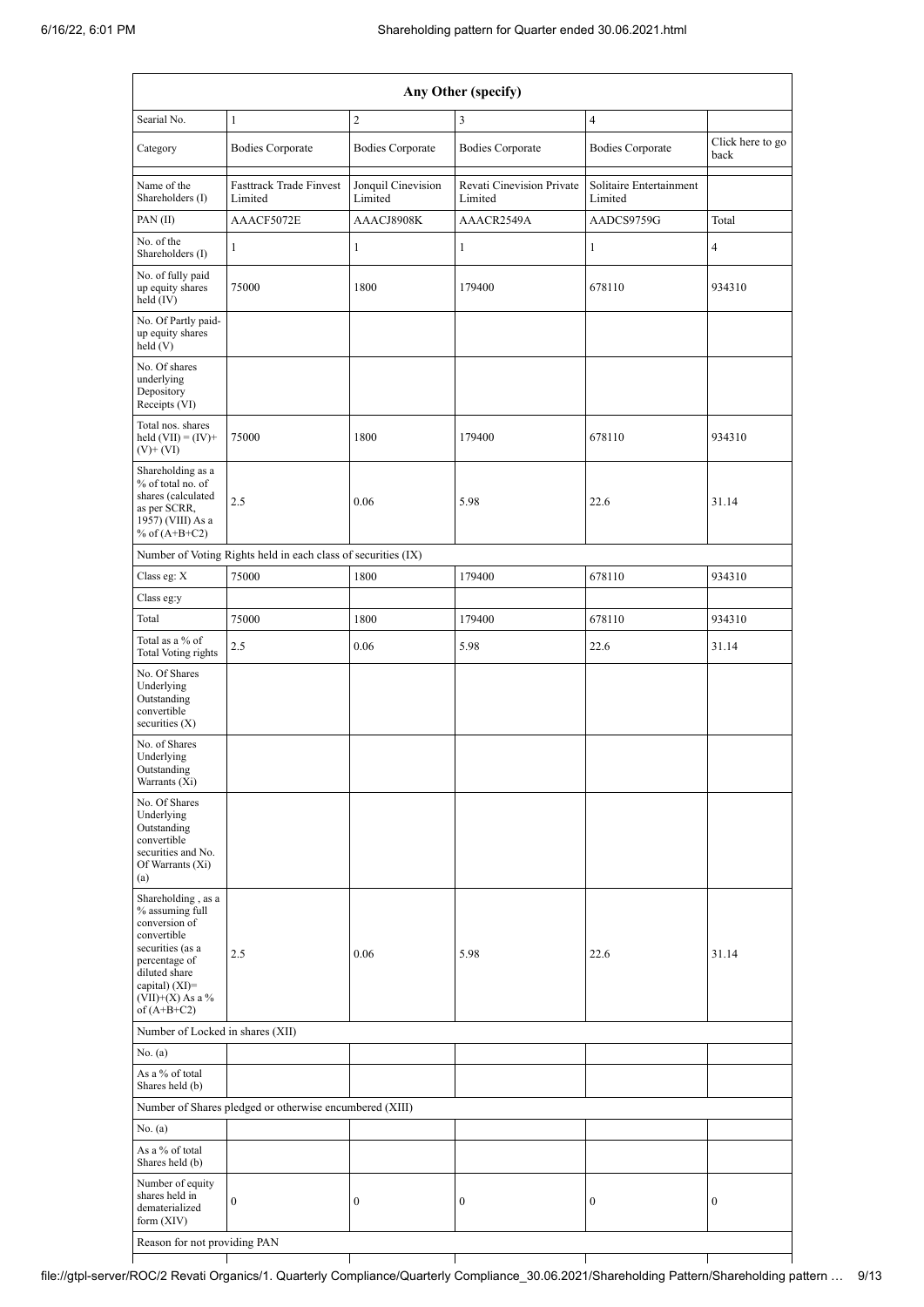| Reason for not<br>providing PAN |          |          |          |          |  |
|---------------------------------|----------|----------|----------|----------|--|
| Shareholder type                | Promoter | Promoter | Promoter | Promoter |  |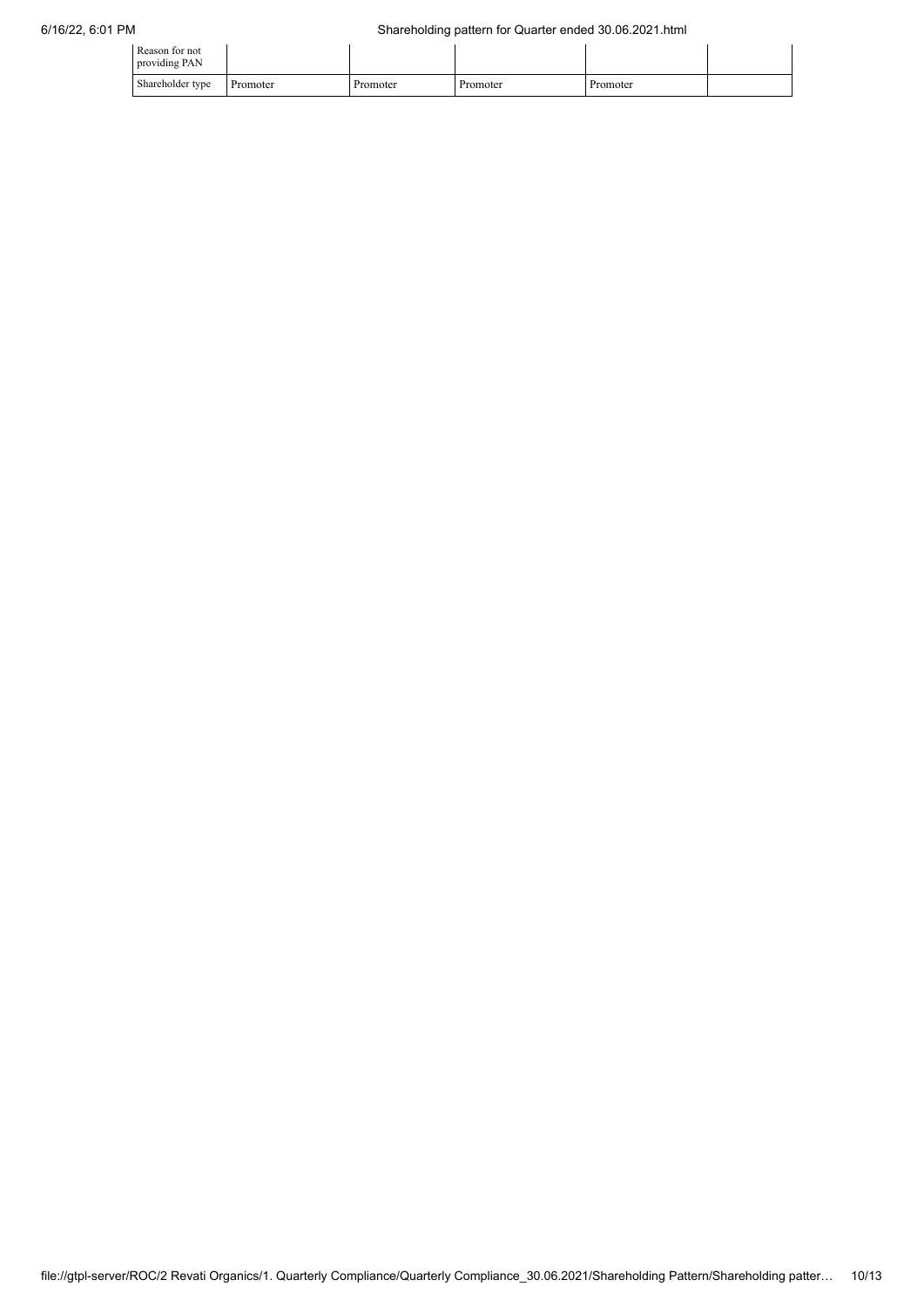r

 $\overline{\phantom{0}}$ 

|                                                                                                                                                                                        | Individuals - ii. Individual shareholders holding nominal share capital in excess of Rs. 2 lakhs. |                        |                        |                       |  |  |
|----------------------------------------------------------------------------------------------------------------------------------------------------------------------------------------|---------------------------------------------------------------------------------------------------|------------------------|------------------------|-----------------------|--|--|
| Searial No.                                                                                                                                                                            | $\mathbf{1}$                                                                                      | $\sqrt{2}$             | 3                      |                       |  |  |
| Name of the<br>Shareholders (I)                                                                                                                                                        | Magan Bhagchand Melwani                                                                           | Suresh Tulsidas Bhatia | Suresh Khatri          | Click here to go back |  |  |
| PAN(II)                                                                                                                                                                                | ZZZZZ9999Z                                                                                        | ZZZZZ9999Z             | ZZZZZ9999Z             | Total                 |  |  |
| No. of fully paid<br>up equity shares<br>held $(IV)$                                                                                                                                   | 162800                                                                                            | 31400                  | 33900                  | 228100                |  |  |
| No. Of Partly paid-<br>up equity shares<br>held(V)                                                                                                                                     |                                                                                                   |                        |                        |                       |  |  |
| No. Of shares<br>underlying<br>Depository<br>Receipts (VI)                                                                                                                             |                                                                                                   |                        |                        |                       |  |  |
| Total nos. shares<br>held $(VII) = (IV) +$<br>$(V)$ + $(VI)$                                                                                                                           | 162800                                                                                            | 31400                  | 33900                  | 228100                |  |  |
| Shareholding as a<br>% of total no. of<br>shares (calculated<br>as per SCRR,<br>1957) (VIII) As a<br>% of $(A+B+C2)$                                                                   | 5.43                                                                                              | 1.05                   | 1.13                   | 7.6                   |  |  |
|                                                                                                                                                                                        | Number of Voting Rights held in each class of securities (IX)                                     |                        |                        |                       |  |  |
| Class eg: X                                                                                                                                                                            | 162800                                                                                            | 31400                  | 33900                  | 228100                |  |  |
| Class eg:y                                                                                                                                                                             |                                                                                                   |                        |                        |                       |  |  |
| Total                                                                                                                                                                                  | 162800                                                                                            | 31400                  | 33900                  | 228100                |  |  |
| Total as a % of<br>Total Voting rights                                                                                                                                                 | 5.43                                                                                              | 1.05                   | 1.13                   | 7.6                   |  |  |
| No. Of Shares<br>Underlying<br>Outstanding<br>convertible<br>securities $(X)$                                                                                                          |                                                                                                   |                        |                        |                       |  |  |
| No. of Shares<br>Underlying<br>Outstanding<br>Warrants (Xi)                                                                                                                            |                                                                                                   |                        |                        |                       |  |  |
| No. Of Shares<br>Underlying<br>Outstanding<br>convertible<br>securities and No.<br>Of Warrants (Xi)<br>(a)                                                                             |                                                                                                   |                        |                        |                       |  |  |
| Shareholding, as a<br>% assuming full<br>conversion of<br>convertible<br>securities (as a<br>percentage of<br>diluted share<br>capital) $(XI)=$<br>$(VII)+(X)$ As a %<br>of $(A+B+C2)$ | 5.43                                                                                              | 1.05                   | 1.13                   | 7.6                   |  |  |
|                                                                                                                                                                                        | Number of Locked in shares (XII)                                                                  |                        |                        |                       |  |  |
| No. (a)                                                                                                                                                                                |                                                                                                   |                        |                        |                       |  |  |
| As a % of total<br>Shares held (b)                                                                                                                                                     |                                                                                                   |                        |                        |                       |  |  |
| Number of equity<br>shares held in<br>dematerialized<br>form $(XIV)$                                                                                                                   | $\mathbf{0}$                                                                                      | $\boldsymbol{0}$       | $\boldsymbol{0}$       | $\boldsymbol{0}$      |  |  |
| Reason for not providing PAN                                                                                                                                                           |                                                                                                   |                        |                        |                       |  |  |
| Reason for not<br>providing PAN                                                                                                                                                        | Textual Information(1)                                                                            | Textual Information(2) | Textual Information(3) |                       |  |  |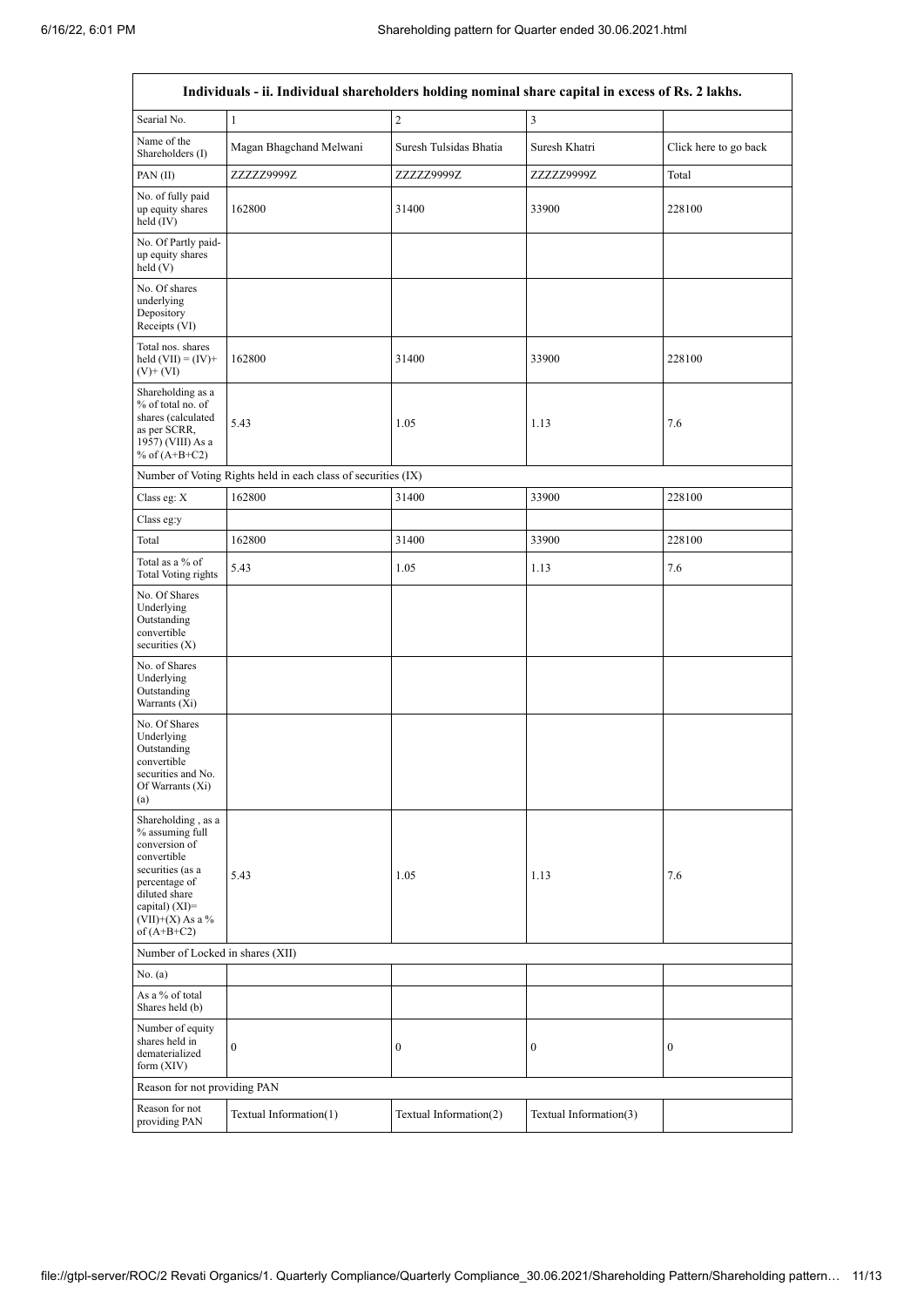|                                                                                           | <b>Text Block</b>                                               |  |  |  |  |  |
|-------------------------------------------------------------------------------------------|-----------------------------------------------------------------|--|--|--|--|--|
| Textual Information(1)                                                                    | The Company is in the process of finding PAN of the Shareholder |  |  |  |  |  |
| The Company is in the process of finding PAN of the Shareholder<br>Textual Information(2) |                                                                 |  |  |  |  |  |
| Textual Information(3)                                                                    | The Company is in the process of finding PAN of the Shareholder |  |  |  |  |  |